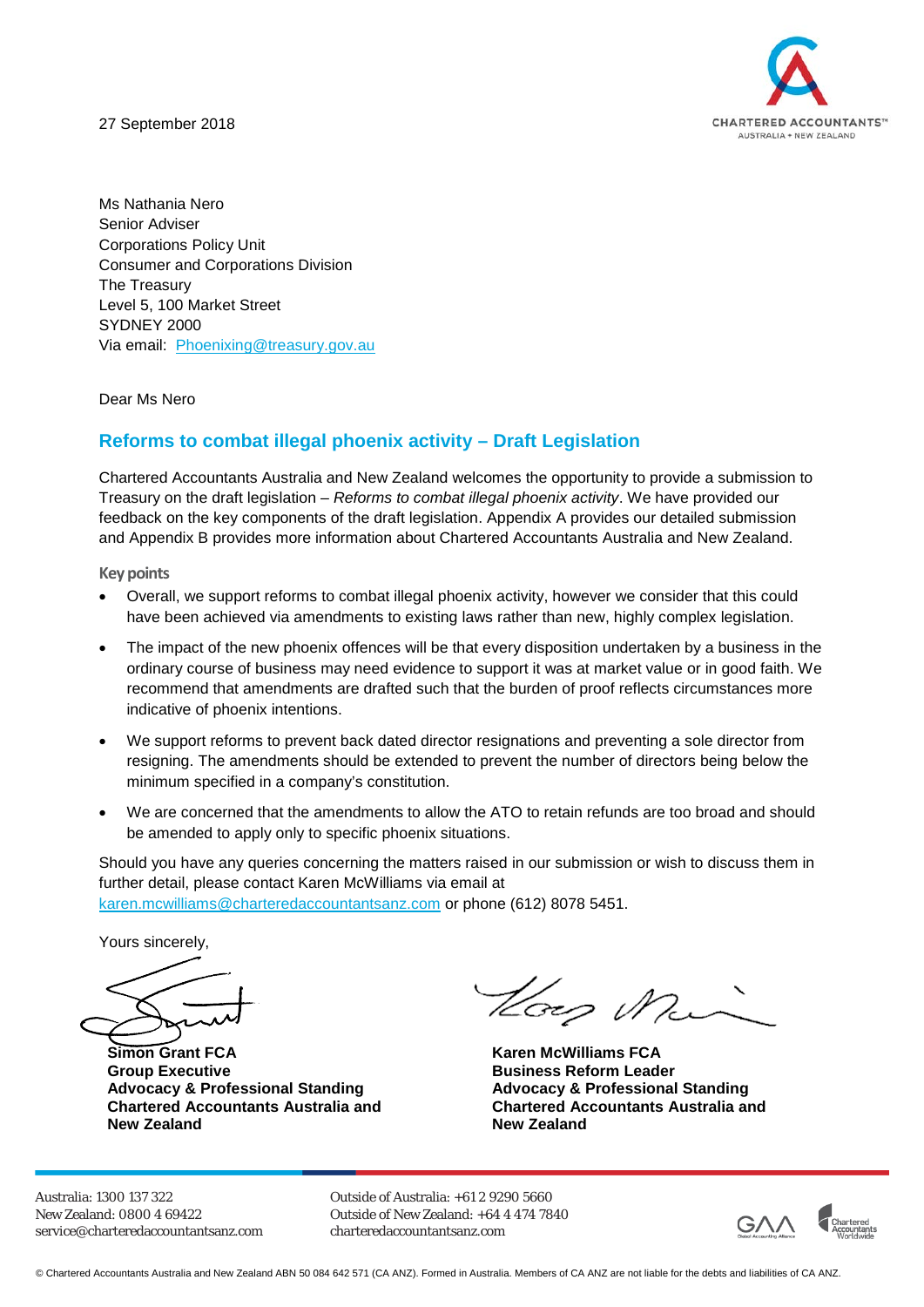### Appendix A

#### General Comments

Overall, we support reforms to combat illegal phoenix activity, however we consider that this could have been achieved via amendments to existing laws rather than new, highly complex legislation. We also note that to achieve the policy objective, this legislation needs to be passed alongside proposed reforms to the Fair-Entitlements Guarantee (FEG) scheme and the introduction of Director Identification Numbers (DIN).

#### Creation of new phoenix offences

We note that the drafted legislation is quite complex and may be particularly difficult for small business directors to understand (see comments below about improvements needed to director education).

We are pleased to see that the safe harbour defence has been extended to cover creditor defeating dispositions for both officers and promoters. However, there are concerns that small business may not be able to take advantage of safe harbour provisions, given these include obtaining external advice which can be costly. Our members have also expressed concerns that an unintended consequence of this legislation could be the manipulation and/or exploitation of the safe harbour defence for outcomes that it was not intended for.

We note that the exemptions to voidable transactions in section 588FE(6B)(c) includes dispositions made under a deed of company arrangement, court arrangement or by a liquidator or provisional liquidator. However it appears that receivership, controller arrangements and voluntary administrations are not included, and we recommend this section is amended to include these appointments as well.

We note that the default presumption is that all dispositions which took place at the time of insolvency or 12 months before are creditor defeating dispositions unless the officer can prove it was at market value or in good faith. We are concerned that the burden of proof that a disposition is not voidable lies with the officer and not the court.

We think that the likely result of this legislation will be that all dispositions will need to have supporting evidence that they took place at market value to protect officers and advisors in the normal course of business. There also appears to be no consideration of materiality or thresholds for creditor defeating dispositions. We note that the explanatory memorandum specifically defines market value as being ascertained in dealings between non-anxious parties, however this is difficult to prove and would also be unlikely in the circumstances given the business may be distressed.

Our members have also expressed concerns about how market value will be tested and proven in practice. We consider that there will need to be a level of judgement and common sense in the application of the legislation and whether transactions are at arm's length. For example, the quality and independence of the valuer used or the nature of the consideration and whether it includes the assumption of certain liabilities or extended payment periods. We also note that there will need to be consideration of how market value can be supported for intangible assets such as a brand, IP and customer lists. Therefore guidance will be needed in relation to the form of evidence that officers will need to support the disposition.

#### Liquidator and ASIC claw back provisions

There will be costs involved in pursuing voidable transactions, and this is particularly relevant in situations where the company only has liabilities remaining. ASIC's ability to issue a notice on the application of a liquidator to recover a "voidable creditor-defeating disposition" seems to be similar to a Section 139ZQ Notice in a Personal Insolvency situation. We understand that there are some issues with s139ZQ notices in respect of who is liable for the associated costs when the circumstances behind the issue of a notice are deficient. Therefore we recommend that this is considered and clarified during the drafting of this legislation.

charteredaccountantsanz.com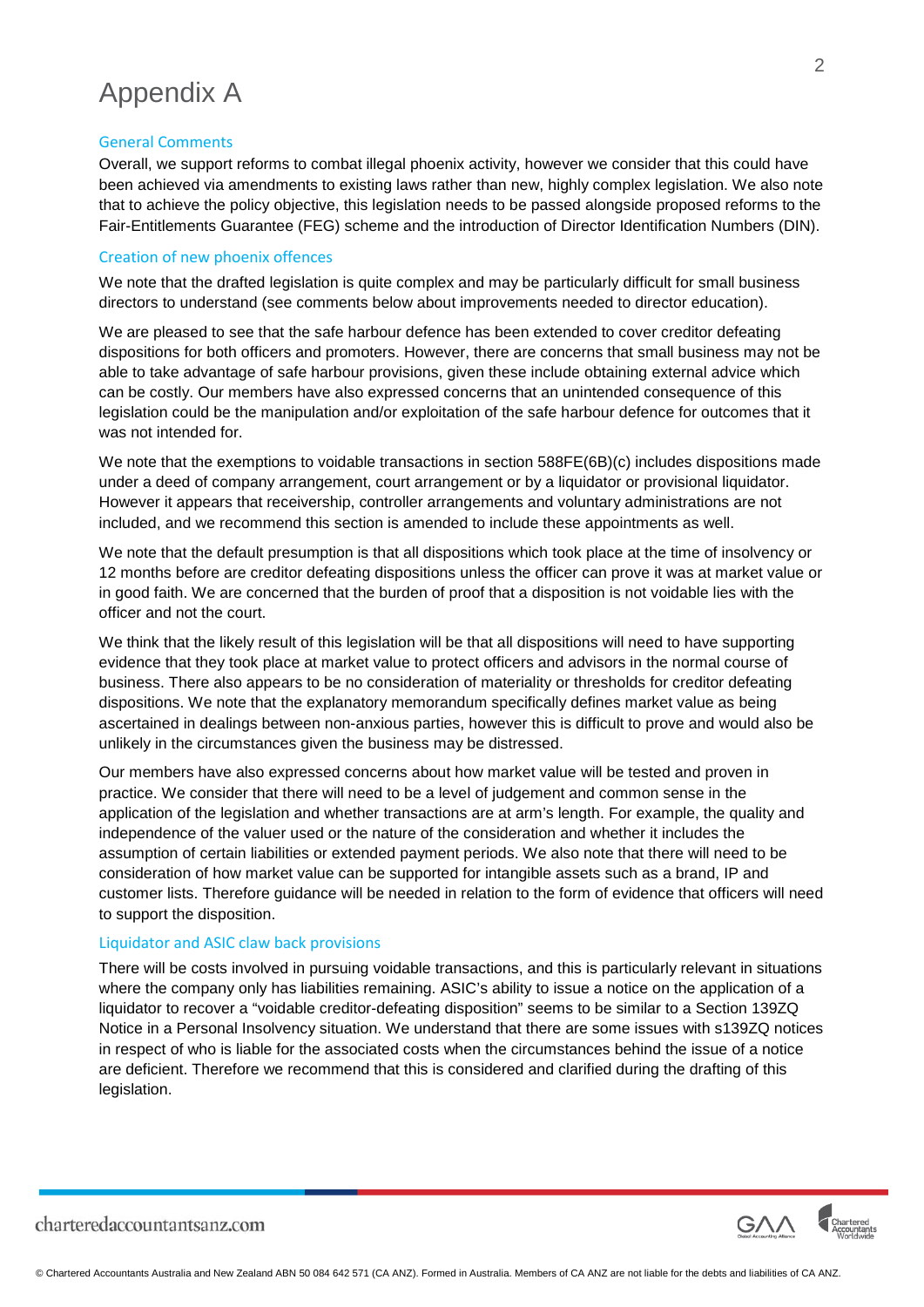## Appendix A

The legislation also enables ASIC to pursue this clawback on its own application/initiative in the event that it doesn't think that the liquidator is doing what should be done to recover the transaction. If the property is then subsequently recovered, we recommend there is further clarity around how the funds are then accounted for through the liquidation. For example, would they go back to the existing liquidator to then distribute or is a separate liquidator appointed for this purpose?

#### Prevention of directors backdating resignations

We support the prevention of director's back dating their resignation. Consistent with our earlier submission, we recommend that the 28 day lodgement period be reduced to a period consistent with other legislation.

#### Prevention of sole director's resigning

We support the provisions to prevent a sole director resigning from a company. We note, however, that similar situations could exist if the number of directors of a company falls below the minimum specified in the company constitution. We therefore recommend that this provision is extended to apply to these circumstances.

#### Restriction of related creditor voting rights

We support the restriction of related party creditor voting rights to the consideration paid for the debt when voting on resolutions relating to the appointment or removal of the external administrator. We understand that in personal insolvency situations, the consideration of assigned debt is applicable for voting purposes for all resolutions. Our members have suggested that this restriction should be applicable to all creditors for these specific resolutions, not just related creditors. This is on the basis that other parties may purchase debts at a discount specifically to influence the outcome of a liquidation. However, we note that this could impact on financing arrangements as some third parties may not wish to disclose the amount they have paid for the debt.

#### Extension of director penalty notices to include GST

Extending director penalty notices (DPN) to include GST has been discussed on a number of occasions. The black economy taskforce and the phoenix taskforce have highlighted the significant impact that phoenix operators have on the Australian economy. The industries where phoenix operators are prevalent often generate significant GST liabilities. As such, many of our members, but not all, support the extension of director penalty notices to cover GST.

Broadly speaking, we acknowledge that the DPN rules may operate as a tool to motivate timely reporting of BAS debts to the ATO, assuming they are designed to mirror the PAYG regime. We understand that these rules should not modify the priority structure, only the corporate veil in certain circumstances. Therefore, if designed and implemented properly, we would support the extension of the DPN to GST, provided we consider the rules contain sufficient checks and balances/warning systems to ensure fairness for directors, and on balance are in the public interest. It must be borne in mind that both GST and PAYG in Australia involve very complex provisions which are uncertain in their application and can give rise to legitimate disputes as to the existence of tax liabilities. This reality must be accommodated for in any DPN rules so that they strike the right balance between those seeking to comply with the system, and those seeking to game the system.

We also note that the original consultation paper did not raise the possibility of the ATO having the ability to estimate GST. It is unclear why the ATO requires this power given that it already has the ability to issue default assessments. Nor is it clear how the level of care (and thus standard of proof and time) required to issue a GST estimate would be different to that needed to issue a GST default assessment. Thus it is unlikely that the ATO would have any advantage by producing a GST estimate rather than a GST default assessment. In contrast, a taxpayer needs to make a statutory declaration to overcome a GST estimate which could leave the taxpayer open to criminal prosecutions if it is wrong. No such jeopardy faces a taxpayer in making an objection to a default assessment.

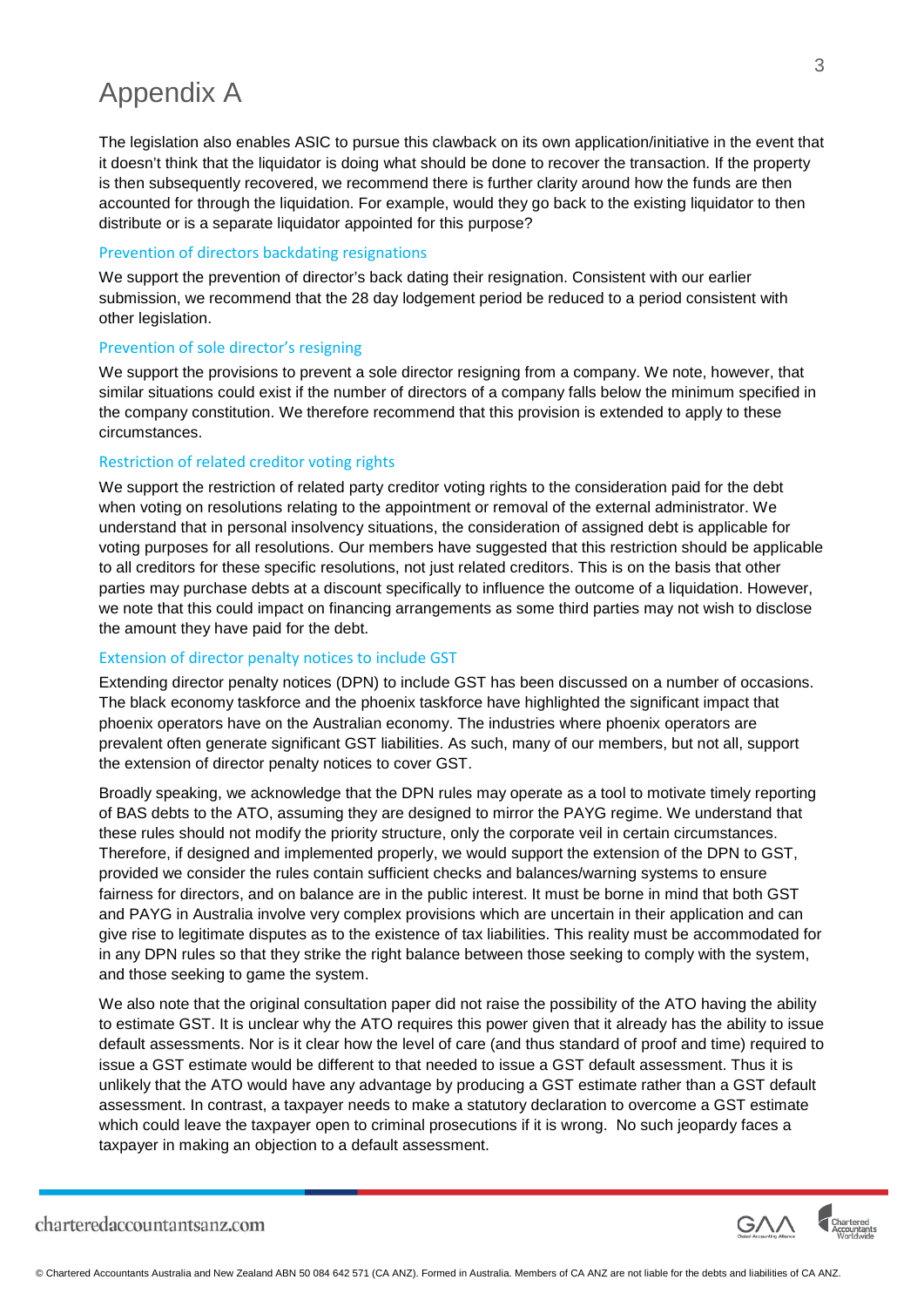# Appendix A

We do not support the ATO being able to estimate GST liabilities for the following reasons:

- No justification has been provided for not using the existing default assessment provisions;
- The dispute process regarding GST estimates leaves taxpayers open to penalties that are more severe than those under the existing tax law.

#### Extend ATO's power to retain refunds

The original policy consultation on combatting illegal phoenix activity envisaged a system whereby phoenix operators were distinguished from other taxpayers by adopting a two-step process: firstly designating them as a higher risk entity and then allowing the Commissioner of Taxation to declare that a high risk entity is also a high risk phoenix operator. In our submission to that consultation, we raised concerns about the Commissioner of Taxation's use of discretion in relation to phoenix activity and called for there to be some high level criteria for consideration by the Commissioner and for a review process.

The draft legislation has dispensed with the proposed system to identify phoenix operators. As such the ability of the ATO to retain refunds can apply to any taxpayer with an outstanding lodgement or other information. These are significant changes to the tax system and application of them could have devastating consequences for taxpayers – particularly small taxpayers who do not have the resources to dispute ATO actions. We recommend that if these proposed provisions are retained, they should be restricted in a manner similar to that outlined in the original policy consultation.

We note that the ability of the ATO to retain refunds where a liquidator has been appointed could adversely impact the ability of the liquidator to manage the entity and affect the entitlements of other creditors. We recommend the legislation be amended to clarify its application in both pre-insolvency situations and following the appointment of an administrator.

#### Education of new directors and the role of professional advisers in managing risk

Clearly, recent policy initiatives have added substantially to the duties and responsibilities on directors. We are concerned that this is occurring in an environment where ASIC and other regulators are being challenged to "get tough" on suspect companies and their directors. We think it is therefore incumbent on both government and relevant regulators to devote additional resources to the education of directors, particularly those associated with start-up entities.

We are keen to collaborate with regulators on the co-design and roll-out of suitable education materials, which help new directors understand the tasks ahead and the risks associated with their role.

Given the important role our members in public practice play in the business community, we also feel there is merit in exploring (for risk management purposes) how regulators can identify which start-ups are being guided by trusted professionals vis-à-vis those who receive no such support. Good accountants help create and grow good businesses and regulator risk models should acknowledge the quality of adviser input.



charteredaccountantsanz.com